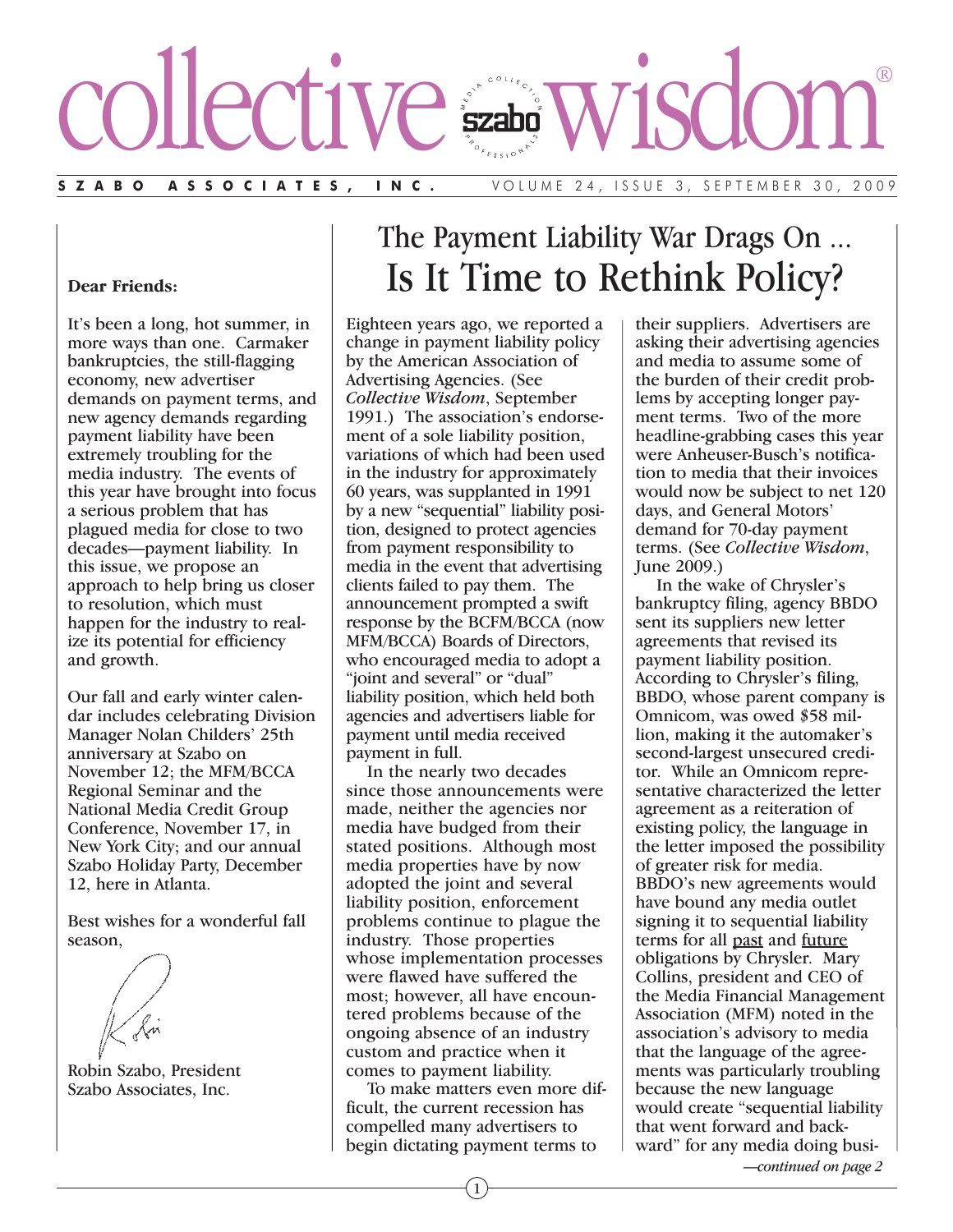# *Time to Rethink—*

## *—continued from page 1*

ness with Chrysler. The MFM's advisory also alerted media to language in the letter agreement that might have bound all locations and subsidiaries of a media company to the terms, even if only one outlet or location signed it.

After receiving pushback by production shops in the U.K. and media outlets in the U.S., BBDO backed off of its new demands. PHD, the inhouse buying service for Omnicom/BBDO, subsequently sent out checks to media suppliers totaling approximately 98% of the amount owed by Chrysler prior to its filing. Even so, the checks sent to media represented only those amounts that Chrysler paid BBDO for media purchases. Additionally, the agency's attempt to impose new agreements on media reflects the increasing concern of agencies that they will be left "holding the bag" when bankrupt advertisers fail to pay.

Understandably, agency CFOs and counsel continue to explore ways to minimize risk, from inserting language on check stubs that seek to provide legal protection should the client fail to pay its bills, to formulating new agreements with media that reinforce and broaden the terms of their sequential liability position.

In fairness, agencies and media outlets share many of the same problems and complaints. Agencies have long borne in silence the resentment that some clients use them as banks rather than strategic partners. Like many media outlets, agencies are reluctant to demand that clients, especially long-standing ones and especially in a difficult economic climate, pay in advance for services. Clients also resist the idea of paying in advance, seeking not only to

minimize their own cash flow problems but also to protect themselves in case the product or service delivered is not to their liking. In this uncomfortable business climate, many agencies feel they have no choice but to seek protections wherever possible and transfer risk down the line.

Likewise, media outlets feel pressure to bankroll customers' media investments. And even though their joint and several liability position makes all parties liable for payment until they are paid, media, too, are reluctant to go after agencies who have not been paid by advertisers, or to go after advertisers who have paid agencies that subsequently fail to pay media.

The unfortunate reality for both agencies and media is that advertisers, especially those with size and clout, can and will pretty much demand what they want, and vendors will pretty much accommodate those demands. Media may be one step beyond agencies in the payment food chain; however, at the end of the day, both rely on the advertiser for revenue.

After almost two decades of engaging in the "payment liability wars," perhaps it is time to consider a new approach to increasing the likelihood of getting paid, in full and on time. While Szabo is not advocating media's abandonment of the joint and several liability position, we recognize the difficulty of enforcing a position that too often is ignored or challenged.

When all goes well—that is, when advertisers and agencies remain solvent, and all parties deliver the products or services as promised—sequential liability works well and fairly. The problems arise when one or more parties fail to deliver, and media are left with the difficult decision of whether or not to pursue one or all parties involved in order to get paid. So, what can be done to reduce the chances of having to make that decision? Are there

ways to make employment of media's joint and several liability clause a rare occurrence?

By doing everything possible to make sequential liability work, media are in a better position to enforce their joint and several liability clause should the advertiser or agency fail to meet its part of the bargain. We might call this approach a "hybrid" of both positions since it employs basically the same implementation tools as joint and several, and it retains the joint and several clause as the fallback if the situation goes awry. The essential elements of the approach are as follows:

**Cooperation.** The major pitfalls of sequential liability exist because the advertiser and media do not engage each other in the media buying process. For the system to work well, all three parties advertisers, agencies, and media—must cooperate with each other. Simply put, everyone needs to know what is going on. The cooperative effort begins with each party recognizing that all parties stand to benefit from working together. The effort needs to be viewed not as an unwelcome intrusion but as an opportunity to strengthen relationships and create a better outcome for all.

Advertisers should understand that it is in their best interests for media to be acquainted with their business and with their agreements with agencies. Advertisers who are willing for media suppliers to have such information and who pay their agencies in accordance with their agreements reduce the likelihood that they will be pursued by media for payment should the agency fail to pay. If the agency fails to pay media on time, the media supplier will know that the problem lies with the agency and will know to pursue payment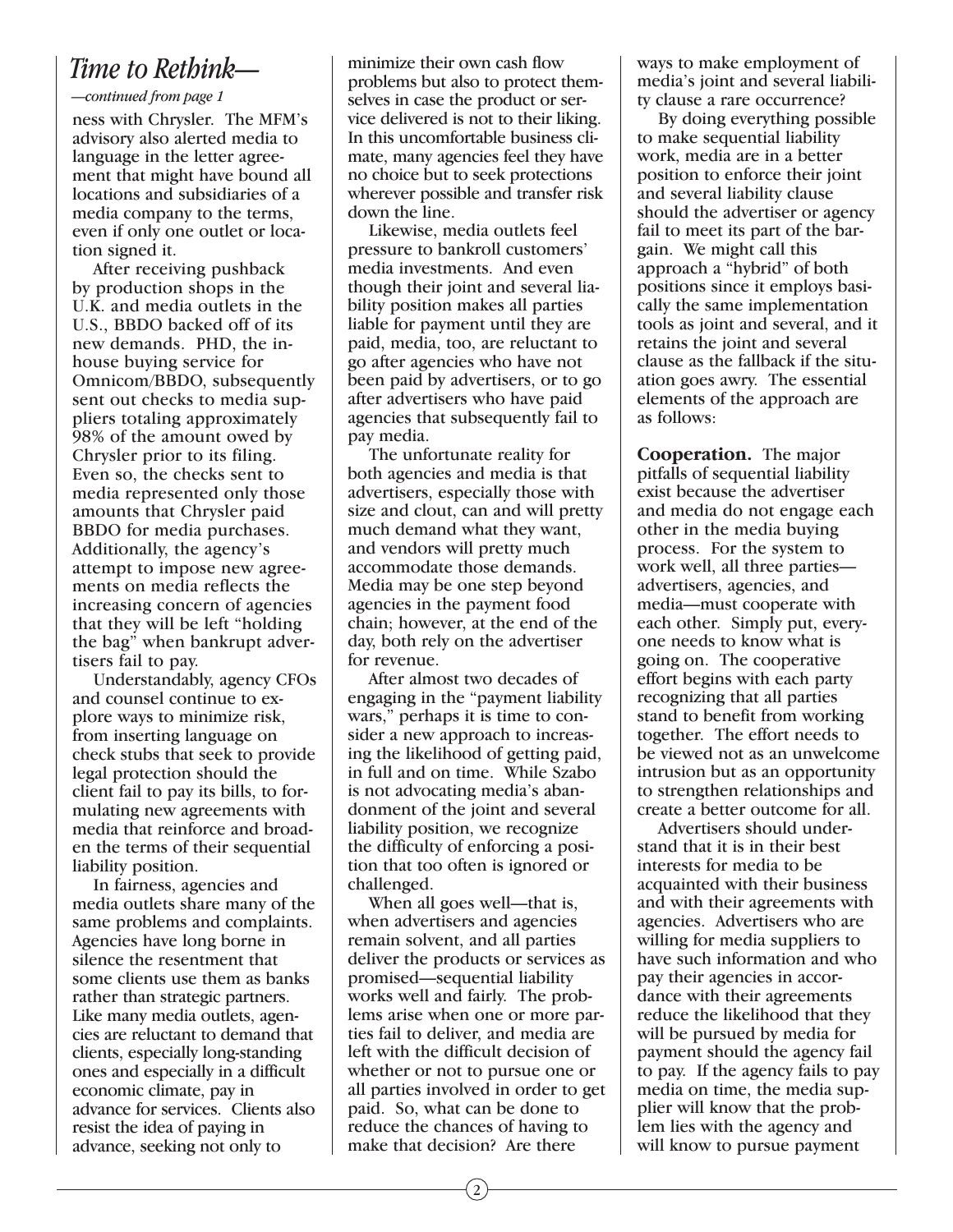with the agency before it goes bankrupt. Additionally, advertisers need to insist on written verification from the agency that it has honored its fiduciary responsibility by paying media the money the advertiser has paid the agency for media purchases.

Agencies also should understand that it is in their best interests to share information with media about themselves and their customers. If the media company knows and approves the advertiser and the advertiser then fails to pay, the agency may recognize that media is an ally willing to help resolve the problem.

**Disclosure.** Since the agency is the party with whom the advertiser contracted, the agency should be the primary source of information on the advertiser. The agency must be willing to perform a thorough credit check on its customer, to share the results with media, and to answer media's questions regarding its agreement with the advertiser and its procedures for dealing with delinquent accounts.

What credit investigations has the agency done on the advertiser? What are the terms of payment? Agencies are now agreeing to longer payment terms with advertisers, and media are often left unaware of these new terms until months later, when their own invoices have become delinquent. Is the advertiser billed on estimates prior to the run or after? When do internal collection efforts begin? Is the agency willing to demand payment in advance from advertisers with questionable creditworthiness? Are there any additional parties, such as buying services, involved in the sequential liability chain? At what point will the agency revoke credit privileges on past due accounts?

By knowing the agency's timetable as well as its payment terms with the advertiser, media can establish their own timetable for payment by the agency. The agency should also agree to inform media of payment delinquency and factors that might be affecting the advertiser's ability to pay.

3



"I started to pull together all the files on payment liability disputes over the past ten years, Boss. I quit when it started to look like a bill coming out of Congress."

### **Bankruptcy Procedures.**

This year's bankruptcy filings are having a staggering effect on agencies and media properties. The amounts that agencies are owed by bankrupt advertisers include many millions in unpaid invoices from local and national media outlets. Court documents reveal that GM owes nearly \$167 million to advertising giants Publicis and Interpublic. Taking the biggest hit was Publicis' Starcom MediaVest, which buys advertising for GM; the carmaker's sixth-largest unsecured creditor is owed \$121.5 million. It remains to be seen when and how much, if any, money owed to media will be paid.

Procedures for dealing with advertiser bankruptcies should be agreed upon by the agency and media supplier. If an advertiser files for bankruptcy, the agency and media supplier should immediately be made aware of claims and motions by either party as well as any demands by the bankruptcy trustee for preference payments. (See *Collective Wisdom*, December 2004.)

Because payments on prepetition claims are often long in coming and are a fraction of what is owed creditors by the bankrupt debtor, many unsecured creditors file a first-day motion seeking "critical vendor" status. Simply defined, critical vendors are those vendors or suppliers identified by the debtor as essential to its continued existence. Usually, the debtor (or trustee) urges the bankruptcy judge to approve payment of prepetition claims of these vendors. In return, the vendor is expected to continue to sell services, postpetition, to the debtor under the same or better terms. Suppliers awarded this status by the court often hold a substantial unsecured claim on the filing. While critical vendor status is enviable, it does not mean that the debtor will be